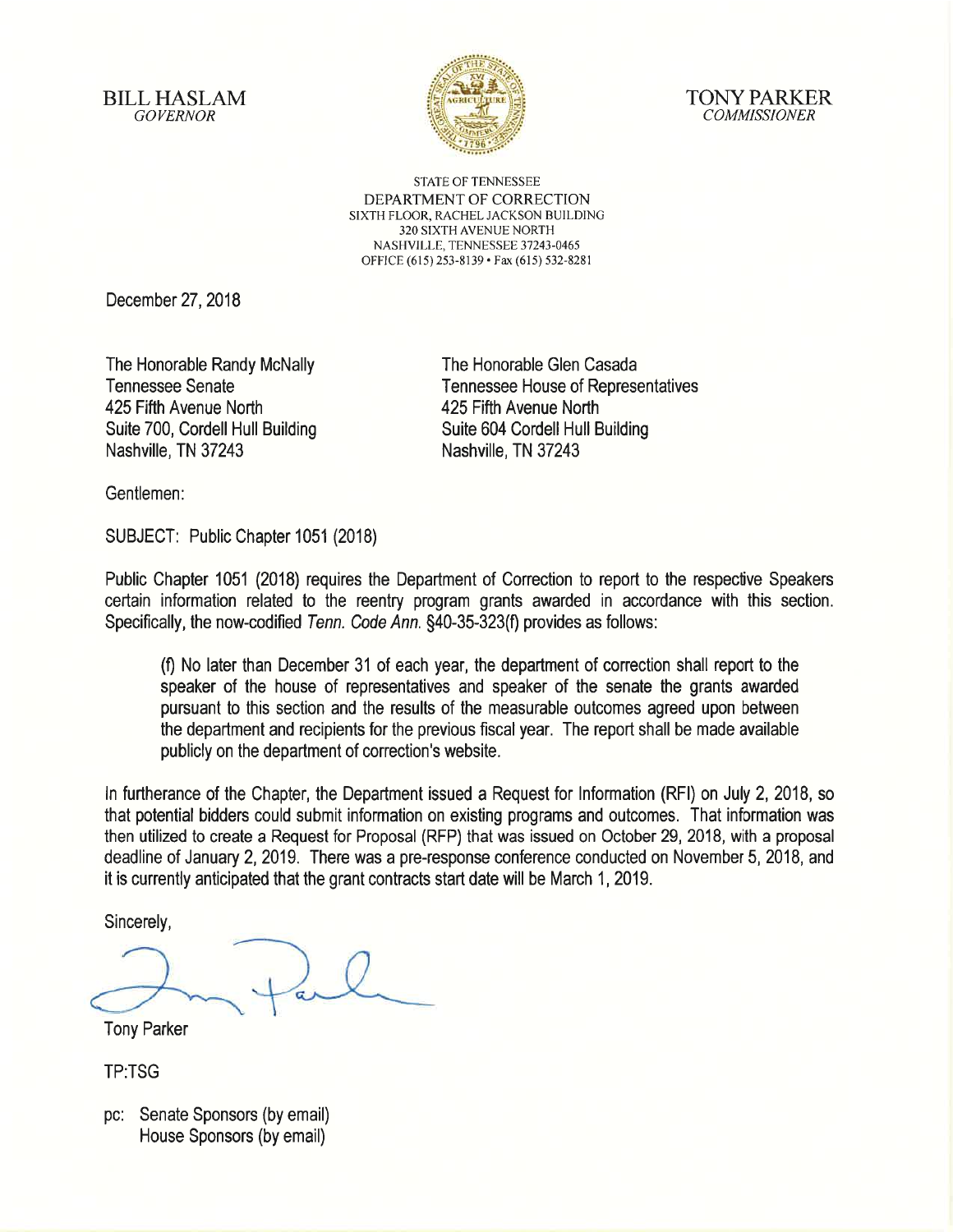## **Torrey S. Grimes**

| Torrey S. Grimes                                                    |
|---------------------------------------------------------------------|
| Thursday, December 27, 2018 11:54 AM                                |
| rep.glen.casada@capitol.tn.gov; lt.gov.randy.mcnally@capitol.tn.gov |
| Public Chapter 1051 (2018) Notification re: Reentry Grants          |
| TP 122718 Hon Randy McNally & Hon Glen Casada.pdf                   |
|                                                                     |

Gentlemen: The attached is in route to your offices in hardcopy.



 $\overline{\phantom{a}}$ 

**Torrey S. Grimes** | Legislative Liaison & Staff Attorney Tennessee Department of Correction ofc. 615-253-8240 cell 615.979.5201 torrey.s.grimes@tn.gov tn.gov/correction

www.facebook.com/TNDepartmentofCorrection https://twitter.com/TNTDOC1 https://www.youtube.com/TNTDOC1

CONFIDENTIALITY: The information contained in this e-mail message, including any attachments, is intended only for the personal, confidential and privileged (either legally or otherwise) use of the individual to which it is addressed. The email message and attachments may contain confidential information that is protected by Attorney/Client privilege and exempt from disclosure under applicable law. If the reader of this message is not the intended recipient, you are notified that any review, use, disclosure, distribution or copying of this communication is strictly prohibited. If you have received this communication in error, please contact the sender by reply e-mail immediately and destroy all copies of the original message.